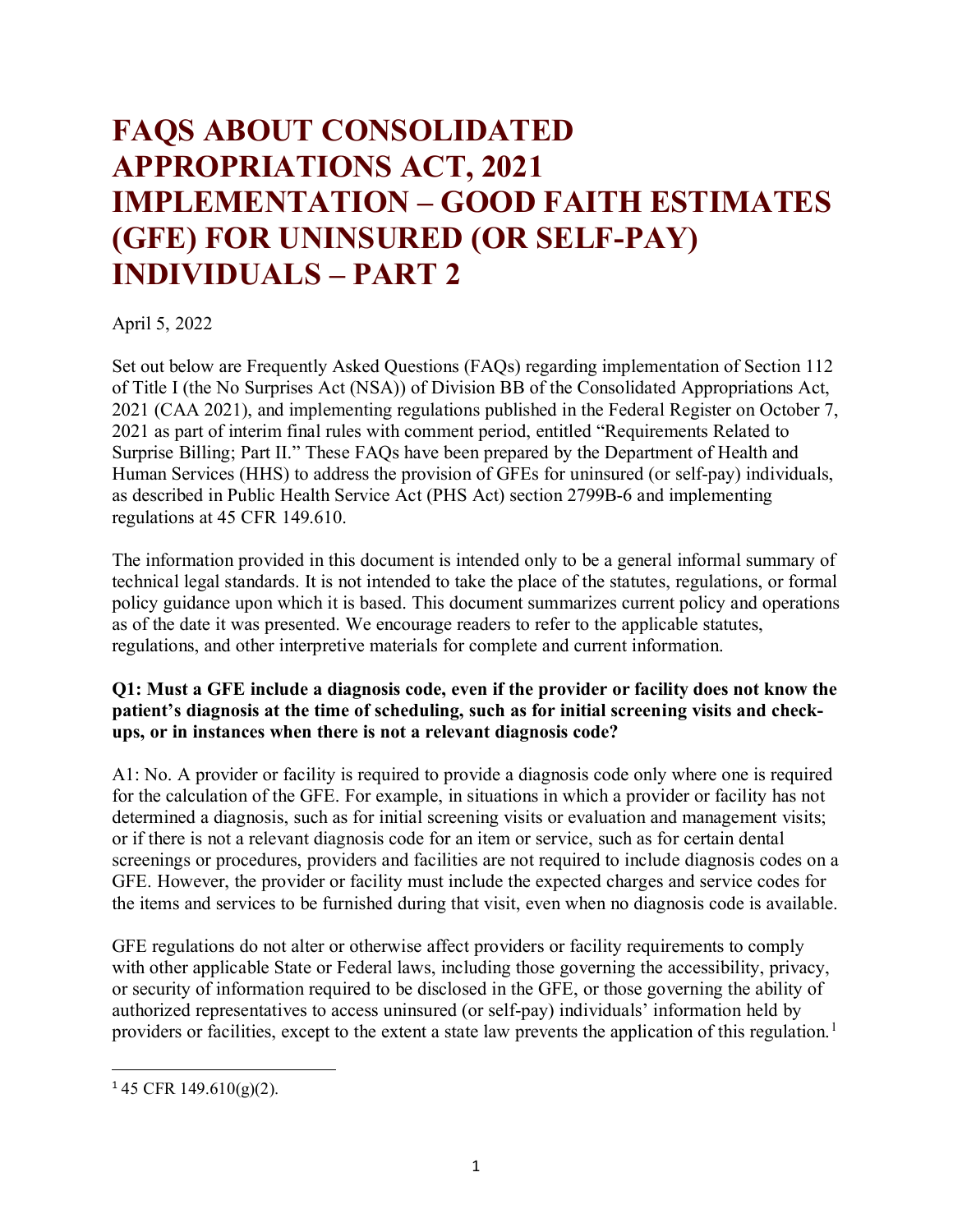Providers and facilities are reminded that a GFE provided to an uninsured (or self-pay) individual is considered part of the patient's medical record and must be maintained in the same manner as a patient's medical record.<sup>[2](#page-1-0)</sup>

Additional information regarding health information privacy, can be found at the following resources:

- The HIPAA Privacy Rule: [https://www.hhs.gov/hipaa/for](https://www.hhs.gov/hipaa/for-professionals/privacy/index.html)[professionals/privacy/index.html;](https://www.hhs.gov/hipaa/for-professionals/privacy/index.html)
- Information Related to Mental and Behavioral Health, including Opioid Overdose: [https://www.hhs.gov/hipaa/for-professionals/special-topics/mental-health/index.html.](https://www.hhs.gov/hipaa/for-professionals/special-topics/mental-health/index.html)

Providers and facilities may also wish to review their respective State laws and regulations for additional guidance regarding state-specific privacy requirements.

## **Q2: Are providers and facilities required to provide expected charges for future visits in the same GFE provided for an initial visit?**

A2: No. Providers and facilities are not required to include in a GFE for an initial visit any expected charges for items or services that will be furnished in the future after the initial visit and that are not items or services reasonably expected to be furnished in conjunction with the primary item or service, for that period of care.

Following an initial visit with an uninsured (or self-pay) individual, upon request or upon scheduling of additional items or services, a provider or facility must provide a new GFE that includes expected charges for the items and services expected to be furnished, consistent with regulations at 45 CFR 149.610. However, a provider or facility may, but is not required to, instead issue a single GFE for recurring primary items or services, consistent with 45 CFR  $149.610(b)(1)(x)$ .

## **Q3: For recurring items and services, does a GFE need to be provided for each instance of a recurring item or service?**

A3: No. In circumstances where a provider or facility expects to furnish recurring items and services, such as periodic counseling services or physical therapy services, a provider or facility may issue a single GFE for those recurring items or services, rather than a GFE for each instance. A GFE issued to an uninsured (or self-pay) individual for recurring items and services must include in a clear and understandable manner the expected scope of the recurring items or services (such as timeframes, frequency, and total number of recurring items or services). The scope of such a GFE must not exceed 12 months. If additional recurrences of such recurring items or services are expected beyond 12 months, a convening provider or facility must provide an uninsured (or self-pay) individual a new GFE.

The convening provider or facility is also required to provide an uninsured (or self-pay) individual with a new GFE if the convening provider/facility expects or is notified of any

 $\overline{\phantom{a}}$ 

<span id="page-1-0"></span> $2$  45 CFR 149.610(f)(1); 86 FR 56022.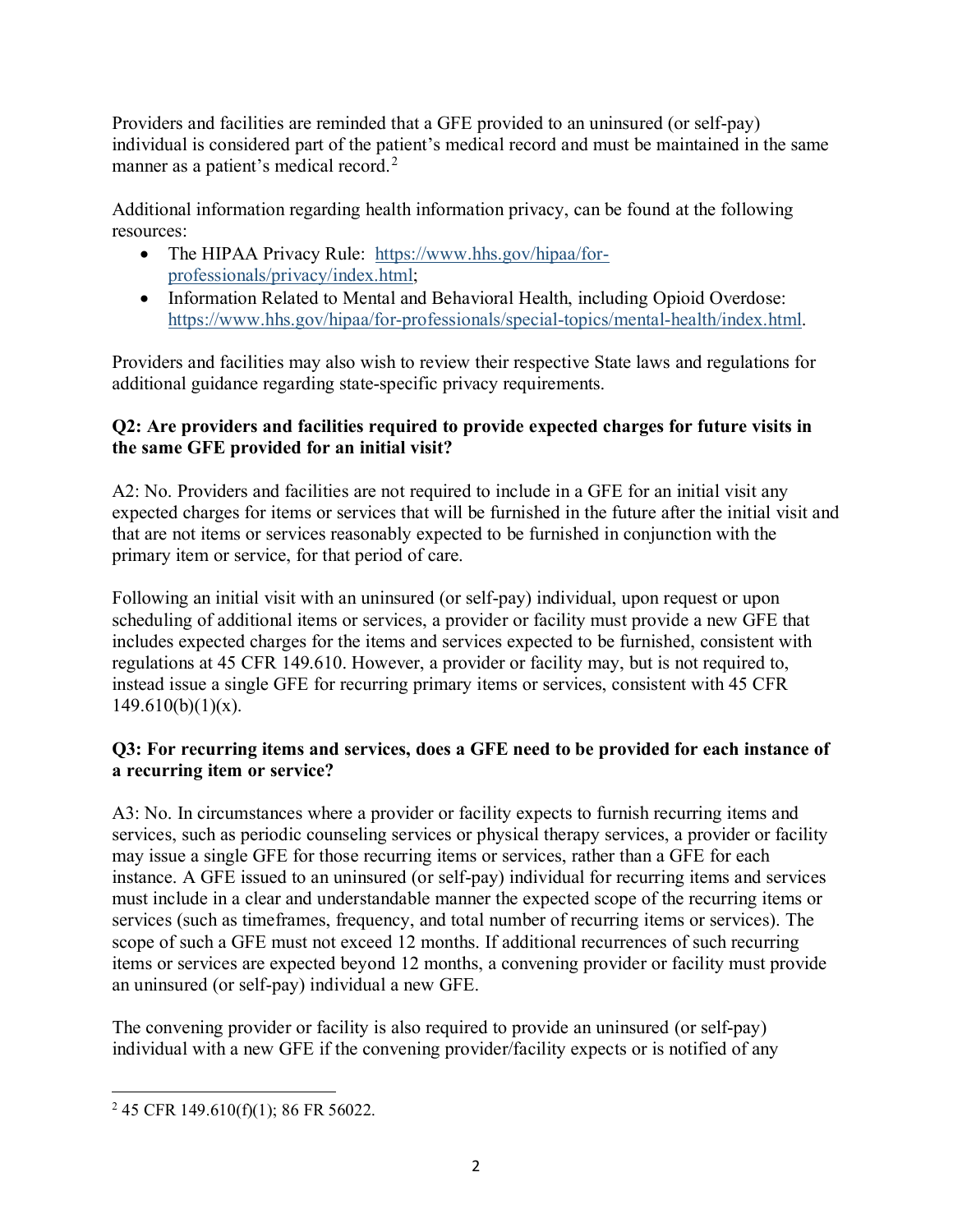changes to the scope of a GFE (such as expected changes to the expected charges, items, services, frequency, recurrences, duration, providers, or facilities), including any changes related to GFE information from co-providers or co-facilities.

A new GFE must be issued to the uninsured (or self-pay) individual no later than 1 business day before the items or services are scheduled to be furnished. Providers and facilities must also communicate these changes to the individual upon delivery of the new GFE to help the individual understand what has changed between the initial GFE and the new GFE.

### **Q4: How do providers and facilities address situations where unforeseen items or services that were not otherwise scheduled in advance are furnished during a visit?**

A4: The interim final rules do not require the GFE to include charges for items or services that could not have been reasonably expected. A GFE provided to uninsured (or self-pay) individuals must include an itemized list of items or services that are reasonably expected to be furnished, grouped by each provider or facility, for that period of care.

If a provider or facility does furnish an item or service that was not included in the original GFE, and the difference between the billed charges and the GFE from the provider or facility is \$400 or more, the uninsured or (self-pay) individual may initiate the patient-provider dispute resolution (PPDR) process. In such an instance, the provider or facility will have an opportunity to present evidence to an independent third party (a selected dispute resolution entity) to demonstrate why the additional chargers were for items or services that were medically necessary and that could not have reasonably been expected by the provider or facility when the GFE was provided. More information about the PPDR process can be found here: [https://www.cms.gov/nosurprises/providers-payment-resolution-with-patients.](https://www.cms.gov/nosurprises/providers-payment-resolution-with-patients)

If a provider or facility expects or is notified of any changes to the scope of a GFE that was provided at the time of scheduling (such as expected changes to the expected charges, items, services, frequency, recurrences, duration, providers, or facilities), the provider or facility must provide a new GFE to the uninsured (or self-pay) individual no later than 1 business day before the items or services are scheduled to be furnished. Providers and facilities are encouraged to review any changes to a GFE with patients, to help them understand what has changed between the initial GFE and the new GFE.

#### **Q5: Is a provider or facility required to provide a GFE to uninsured (or self-pay) individuals upon scheduling same-day (or walk-in) items or services?**

A5: No. The requirement to provide a GFE to an uninsured (or self-pay) individual under 45 CFR 149.610 is not triggered upon scheduling an item or service if the item or service is being scheduled fewer than 3 business days before the date the item or service is expected to be furnished.

For example, if an uninsured (or self-pay) individual arrives to schedule same-day laboratory testing services, the laboratory testing provider or facility is not required to provide the individual with a GFE.